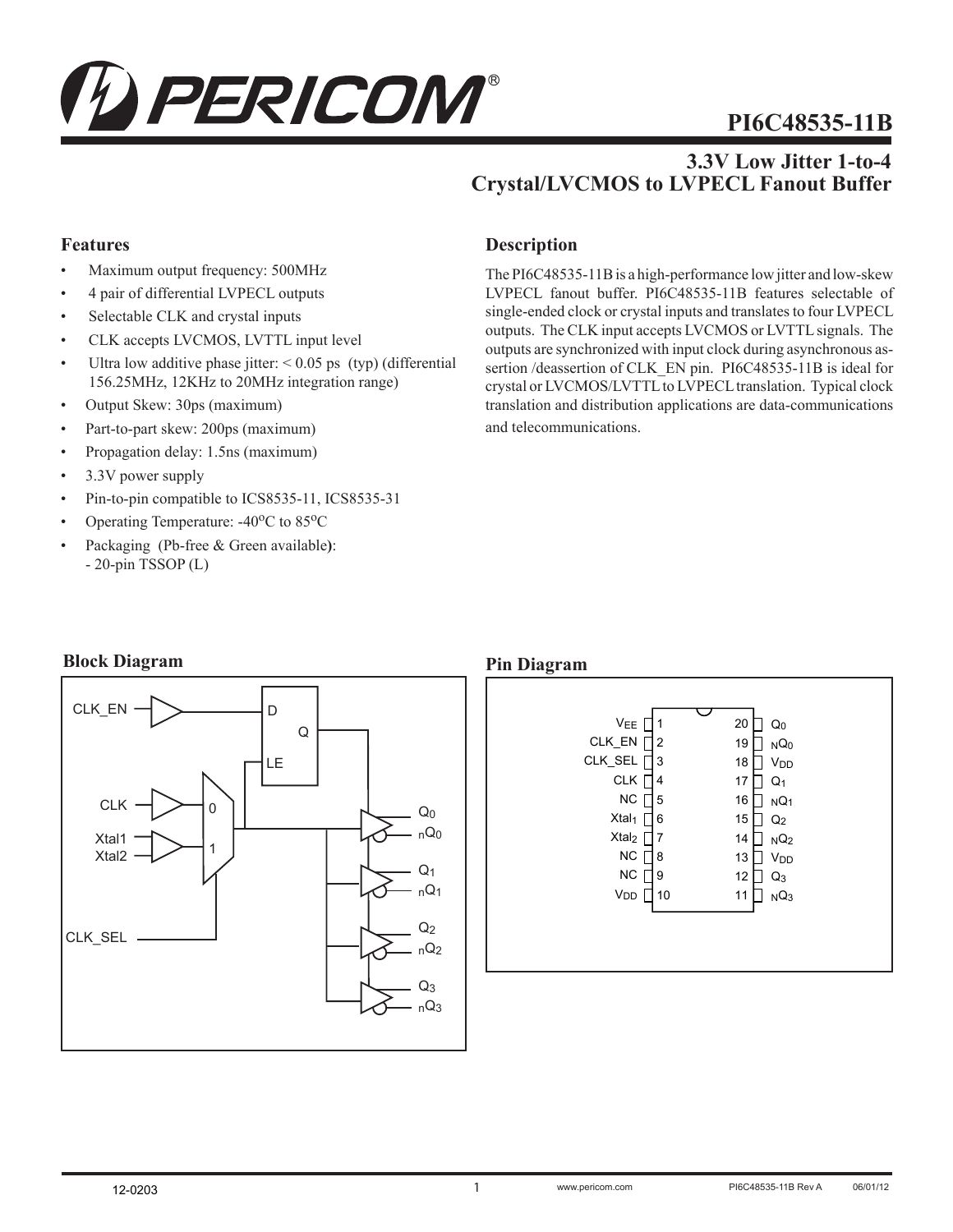

# **Pin Description**

| <b>Name</b>                 | Pin#           | <b>Type</b>  | <b>Description</b>                                                                                                                                                                                          |
|-----------------------------|----------------|--------------|-------------------------------------------------------------------------------------------------------------------------------------------------------------------------------------------------------------|
| $V_{EE}$                    |                | P            | Connect to Negative power supply                                                                                                                                                                            |
| CLK EN                      | 2              | I PU         | Synchronizing clock enable. When high, clock outputs follow clock input. When low, $Q_x$<br>outputs are forced low, ${}_{n}Q_{x}$ outputs are forced high. LVCMOS/LVTTL level with 50K $\Omega$<br>pull up. |
| CLK SEL                     | 3              | I PD         | Clock select input. When high, selects Xtal (Xtal1, Xtal2) inputs. When low, selects CLK<br>input. LVCMOS/LVTTL level with $50K\Omega$ pull down.                                                           |
| <b>CLK</b>                  | $\overline{4}$ | I PD         | LVCMOS / LVTTL clock input                                                                                                                                                                                  |
| Xtall,<br>Xtal <sub>2</sub> | 6, 7           |              | Crystal input and output                                                                                                                                                                                    |
| NC                          | 5, 8, 9        |              | No internal connection.                                                                                                                                                                                     |
| $V_{DD}$                    | 10, 13,<br>18  | $\mathbf{P}$ | Connect to 3.3V                                                                                                                                                                                             |
| $Q_3$ , $nQ_3$              | 11, 12         | $\Omega$     | Differential output pair, LVPECL interface level.                                                                                                                                                           |
| $Q_2$ , n $Q_2$             | 14, 15         | $\Omega$     | Differential output pair, LVPECL interface level.                                                                                                                                                           |
| $Q_1$ , n $Q_1$             | 16, 17         | $\Omega$     | Differential output pair, LVPECL interface level.                                                                                                                                                           |
| $Q_0$ , $nQ_0$              | 19, 20         | $\Omega$     | Differential output pair, LVPECL interface level.                                                                                                                                                           |

#### **Notes:**

1.  $I = Input, O = Output, P = Power supply connection, I_P = Input with pull down, I_PU = Input with pull up.$ 

#### **Pin Characteristics**

| <b>Symbol</b>     | <b>Parameter</b>               | Conditions | Min. | Typ. | Max. | <b>Units</b> |
|-------------------|--------------------------------|------------|------|------|------|--------------|
| $\mathrm{C_{IN}}$ | <b>Input Capacitance</b>       |            |      |      |      | DI           |
| R pullup          | <b>Input Pullup Resistance</b> |            |      | 50   |      | $K\Omega$    |
| pulldown<br>R.    | Input Pulldown Resistance      |            |      | 50   |      | $K\Omega$    |

# **Control Input Function Table**

| Inputs        |                |                        |               | <b>Outputs</b> |
|---------------|----------------|------------------------|---------------|----------------|
| <b>CLK EN</b> | <b>CLK SEL</b> | <b>Selected Source</b> | $Q_0:Q_3$     | $nQ_0: nQ_3$   |
|               |                | CLK                    | Diasbled: Low | Diasbled: High |
|               |                | Xtal1, Xtal2           | Disabled: Low | Disabled: High |
|               |                | CLK                    | Enabled       | Enabled        |
|               |                | Xtal1, Xtal2           | Enabled       | Enabled        |

#### **Notes:**

1. After CLK\_EN switches, the clock outputs are disabled or enabled following a rising and falling input clock edge as show below.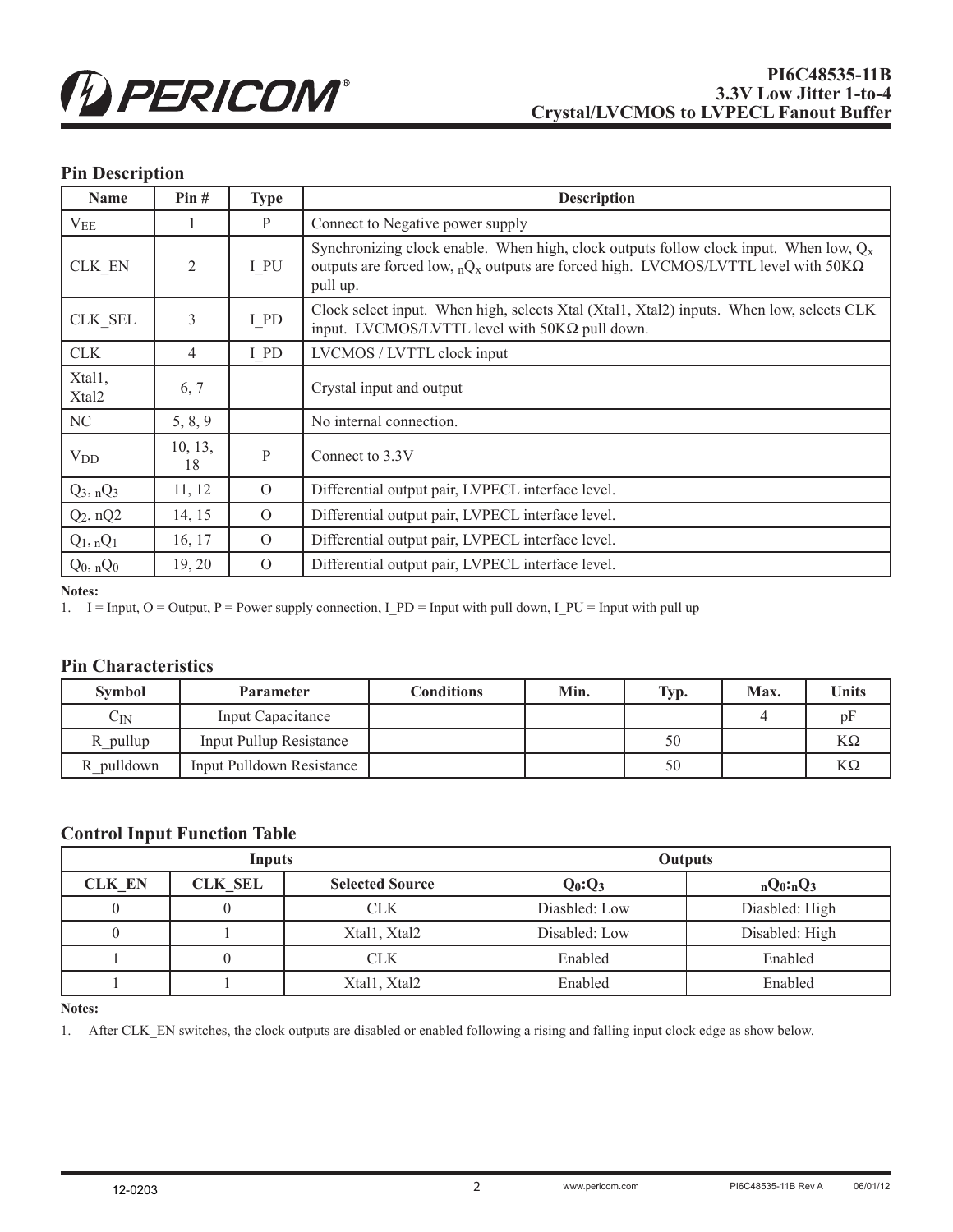

#### **Figure 1. CLK\_EN Timing Diagram**



#### **Clock Input Function Table**

| <b>Inputs</b> | <b>Outputs</b> |              |  |
|---------------|----------------|--------------|--|
| CLK           | $Q_0:Q_3$      | $nQ_0: nQ_3$ |  |
|               | LOW            | <b>HIGH</b>  |  |
|               | <b>HIGH</b>    | <b>LOW</b>   |  |

#### **Absolute Maximum Ratings**

| <b>Symbol</b>                        | <b>Parameter</b>    | Conditions        | Min.   | Typ. | Max.          | <b>Units</b> |
|--------------------------------------|---------------------|-------------------|--------|------|---------------|--------------|
| $V_{DD}$                             | Supply voltage      | Referenced to GND |        |      | 4.6           |              |
| $V_{IN}$                             | Input voltage       | Referenced to GND | $-0.5$ |      | $V_{DD}+0.5V$ |              |
| $V_{\rm OUT}$                        | Output voltage      | Referenced to GND | $-0.5$ |      | $VDD +0.5V$   |              |
| <b>T</b> <sub>S</sub> T <sub>G</sub> | Storage temperature |                   | $-65$  |      | 150           | $0^{\circ}$  |

**Notes:**

1. Stresses above those listed under Absolute Maximum Ratings may cause permanent damage to the device. These ratings are stress specifications only and correct functional operation of the device at these or any other conditions above those listed in the operational sections of the specifications is not implied. Exposure to absolute maximum rating conditions for extended periods may affect product reliability.

#### **Operating Conditions**

| <b>Symbol</b> | <b>Parameter</b>           | Conditions           | Min.  | Typ. | Max.  | <b>Units</b> |
|---------------|----------------------------|----------------------|-------|------|-------|--------------|
| $V_{DD}$      | Power Supply Voltage       |                      | 3.135 | 33   | 3.465 |              |
|               | <b>Ambient Temperature</b> |                      | -40   |      | 85    | $0\Omega$    |
| $_{\rm{1DD}}$ | Power Supply Current       | All outputs unloaded |       |      | 130   | mA           |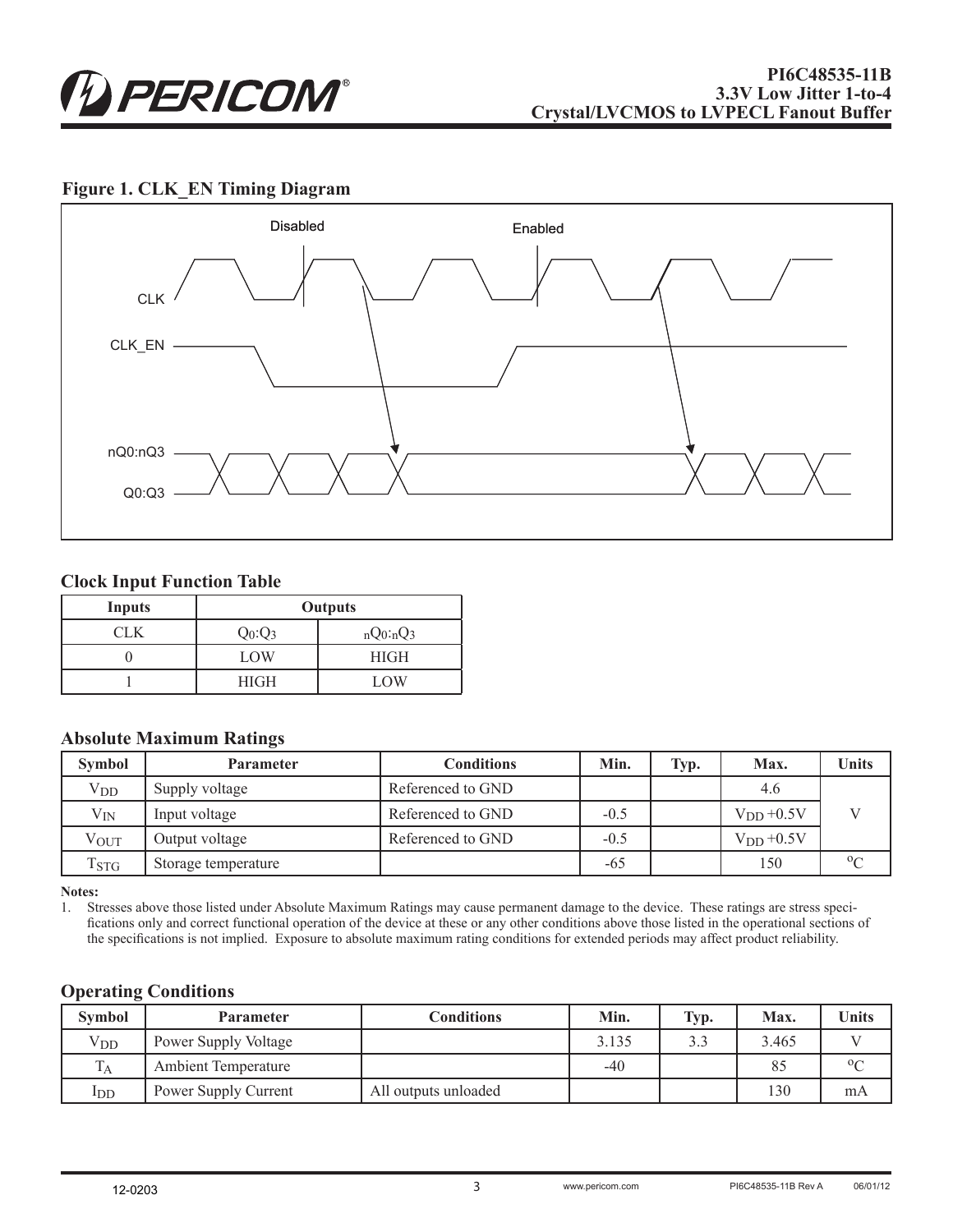| <b>Symbol</b> |                      | <b>Parameter</b> | <b>Conditions</b>               | Min    | <b>Typ</b> | <b>Max</b> | <b>Units</b> |
|---------------|----------------------|------------------|---------------------------------|--------|------------|------------|--------------|
| $V_{IH}$      | Input High Voltage   |                  |                                 | 2      |            | $VDD+0.3$  | V            |
| $V_{IL}$      | Input Low Voltage    |                  |                                 | $-0.3$ |            | 0.8        |              |
|               | Input High           | CLK, CLK SEL     | $V_{IN} = V_{DD} = 3.3V$        |        |            | 150        |              |
| $I_{IH}$      | Current              | CLK EN           | $V_{IN} = V_{DD} = 3.3V$        |        |            | 10         | μA           |
| $I_{IL}$      | Input Low<br>Current | CLK, CLK SEL     | $V_{IN} = 0V$ , $V_{DD} = 3.3V$ | $-10$  |            |            |              |
|               |                      | CLK EN           | $V_{IN} = 0V$ , $V_{DD} = 3.3V$ | $-150$ |            |            |              |

## **LVCMOS/LVTTL DC Characteristics** ( $T_A = -40^{\circ}C$  to 85<sup>o</sup>C,  $V_{DD} = 3.3V \pm 5\%$  unless otherwise stated below.)

## **LVPECL DC Characteristics**  $(T_A = -40^{\circ}C \text{ to } 85^{\circ}C, V_{DD} = 3.3V \text{ unless otherwise stated below.})$

| <b>Symbol</b> | <b>Parameter</b>    | <b>Conditions</b> | Min.          | Typ. | Max.        | <b>Units</b> |
|---------------|---------------------|-------------------|---------------|------|-------------|--------------|
| T<br>Voh      | Output High Voltage |                   | $\sim$<br>4.1 |      | $\angle$ .0 |              |
| $V_{OL}$      | Output Low Voltage  |                   | ر…            |      | 1.0         |              |

#### **Crystal Characteristics**

| <b>Parameter</b>                   | Min. | Typ.        | Max. | Units      |
|------------------------------------|------|-------------|------|------------|
| Mode of Oscillation                |      | Fundamental |      |            |
| Frequency Range                    |      |             | 40   | <b>MHz</b> |
| Equivalent Series Resistance (ESR) |      |             | 70   | 77         |
| <b>Shunt Capacitance</b>           |      |             |      | υŀ         |

#### **AC Characteristics** ( $T_A = -40^{\circ}C$  to 85<sup>o</sup>C,  $V_{DD} = 3.3V \pm 5\%$ )

| <b>Symbol</b>             | <b>Parameter</b>                     | <b>Conditions</b> | Min. | Typ. | Max. | <b>Units</b>  |
|---------------------------|--------------------------------------|-------------------|------|------|------|---------------|
| $f_{max}$                 | Output Frequency                     |                   |      |      | 500  | <b>MHz</b>    |
| tjit                      | <b>Buffer Additive Jitter RMS</b>    | 156.25MHz         |      | 0.05 |      | ps            |
| <b>V</b> <sub>SWING</sub> | Peak-to-peak Output Voltage<br>Swing | 156.25MHz         | 0.6  |      | 1.1  | $\mathbf{V}$  |
| $tp_d$                    | Propagation Delay <sup>(1)(4)</sup>  |                   |      |      | 1.5  | ns            |
| Tsk(o)                    | Output-to-output $Skew^{(2)(4)}$     |                   |      |      | 30   |               |
| Tsk(pp)                   | Part-to-part Skew $(3)$ $(4)$        |                   |      |      | 200  | ps            |
| $t_r/t_f$                 | Output Rise/Fall time <sup>(4)</sup> | $20\% - 80\%$     | 100  |      | 400  |               |
| odc                       | Output duty cycle <sup>(4)</sup>     |                   | 48   |      | 52   | $\frac{0}{0}$ |
| Osc                       | <b>Crystal Tolerance</b>             |                   |      |      | 1000 | ppm           |

**Notes:** 

1. Measured from the  $V<sub>DD</sub>/2$  of the input to the differential output crossing point

2. Defined as skew between outputs at the same supply voltage and with equal load condition. Measured at the outputs differential crossing point.

3. Defined as skew between outputs on different parts operating at the same supply voltage and with equal load condition. Measured at the out-

puts differential crossing point.

4. All parameters are measured with CMOS input of 266MHz unless stated otherwise